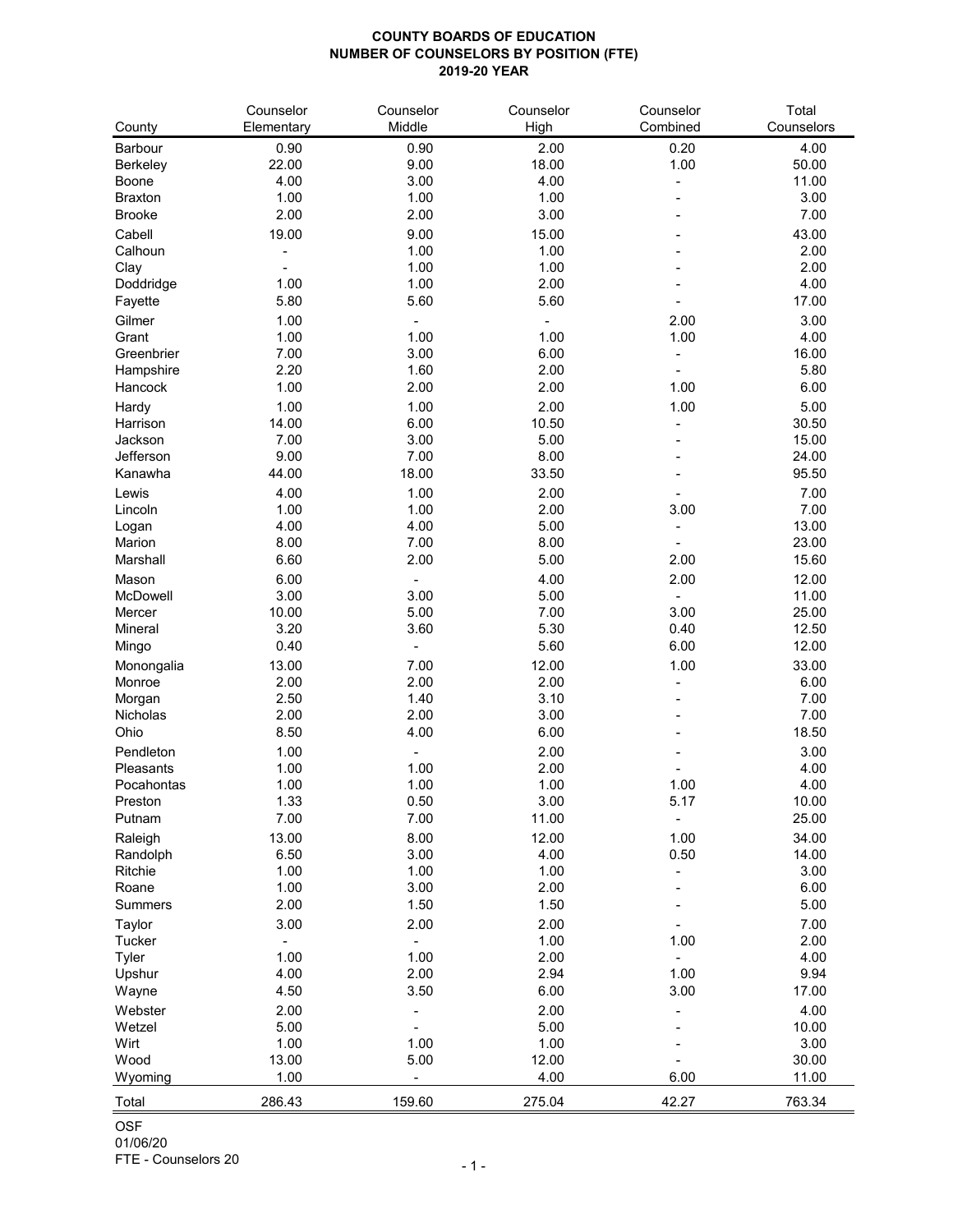## **COUNTY BOARDS OF EDUCATION STUDENT TO COUNSELOR RATIO 2019-20 YEAR**

|                      |            |              | Student/         |
|----------------------|------------|--------------|------------------|
|                      | Headcount  | Total        | Counselor        |
| County               | Enrollment | Counselors   | Ratio            |
| <b>Barbour</b>       | 2,259      | 4.00         | 564.75           |
| <b>Berkeley</b>      | 19,654     | 50.00        | 393.08           |
| <b>Boone</b>         | 3,669      | 11.00        | 333.55           |
| <b>Braxton</b>       | 1,907      | 3.00         | 635.67           |
| <b>Brooke</b>        | 2,681      | 7.00         | 383.00           |
| Cabell               | 12,111     | 43.00        | 281.65           |
| Calhoun              | 926        | 2.00         | 463.00           |
| Clay                 | 1,790      | 2.00         | 895.00           |
| Doddridge            | 1,118      | 4.00         | 279.50           |
| Fayette              | 5,969      | 17.00        | 351.12           |
| Gilmer               | 805        | 3.00         | 268.33           |
| Grant                |            | 4.00         | 403.75           |
| Greenbrier           | 1,615      | 16.00        | 297.88           |
|                      | 4,766      | 5.80         | 510.69           |
| Hampshire<br>Hancock | 2,962      | 6.00         | 659.50           |
|                      | 3,957      |              |                  |
| Hardy                | 2,270      | 5.00         | 454.00           |
| Harrison             | 10,544     | 30.50        | 345.70           |
| Jackson              | 4,481      | 15.00        | 298.73           |
| Jefferson            | 8,942      | 24.00        | 372.58           |
| Kanawha              | 25,373     | 95.50        | 265.69           |
| Lewis                | 2,567      | 7.00         | 366.71           |
| Lincoln              | 3,295      | 7.00         | 470.71           |
| Logan                | 5,438      | 13.00        | 418.31           |
| <b>Marion</b>        | 7,873      | 23.00        | 342.30           |
| Marshall             | 4,420      | 15.60        | 283.33           |
| Mason                | 3,928      | 12.00        | 327.33           |
| McDowell             | 2,825      | 11.00        | 256.82           |
| Mercer               | 8,688      | 25.00        | 347.52           |
| <b>Mineral</b>       | 4,038      | 12.50        | 323.04           |
| Mingo                | 4,003      | 12.00        | 333.58           |
| Monongalia           | 11,589     | 33.00        | 351.18           |
| Monroe               | 1,684      | 6.00         | 280.67           |
| Morgan               | 2,219      | 7.00         | 317.00           |
| <b>Nicholas</b>      | 3,587      | 7.00         | 512.43           |
| Ohio                 | 5,202      | 18.50        | 281.19           |
|                      |            |              |                  |
| Pendleton            | 860        | 3.00<br>4.00 | 286.67<br>273.25 |
| <b>Pleasants</b>     | 1,093      |              |                  |
| Pocahontas           | 978        | 4.00         | 244.50           |
| Preston              | 4,373      | 10.00        | 437.30           |
| Putnam               | 9,460      | 25.00        | 378.40           |
| Raleigh              | 11,390     | 34.00        | 335.00           |
| Randolph             | 3,866      | 14.00        | 276.14           |
| Ritchie              | 1,339      | 3.00         | 446.33           |
| Roane                | 2,010      | 6.00         | 335.00           |
| <b>Summers</b>       | 1,448      | 5.00         | 289.60           |
| <b>Taylor</b>        | 2,381      | 7.00         | 340.14           |
| <b>Tucker</b>        | 974        | 2.00         | 487.00           |
| <b>Tyler</b>         | 1,233      | 4.00         | 308.25           |
| Upshur               | 3,737      | 9.94         | 375.96           |
| Wayne                | 6,660      | 17.00        | 391.76           |
| Webster              | 1,273      | 4.00         | 318.25           |
| Wetzel               | 2,421      | 10.00        | 242.10           |
| Wirt                 | 995        | 3.00         | 331.67           |
| Wood                 | 12,216     | 30.00        | 407.20           |
| Wyoming              | 3,771      | 11.00        | 342.82           |
| Total                | 261,633    | 763.34       | 342.75           |
|                      |            |              |                  |

OSF 01/06/20

FTE - Counselors 20